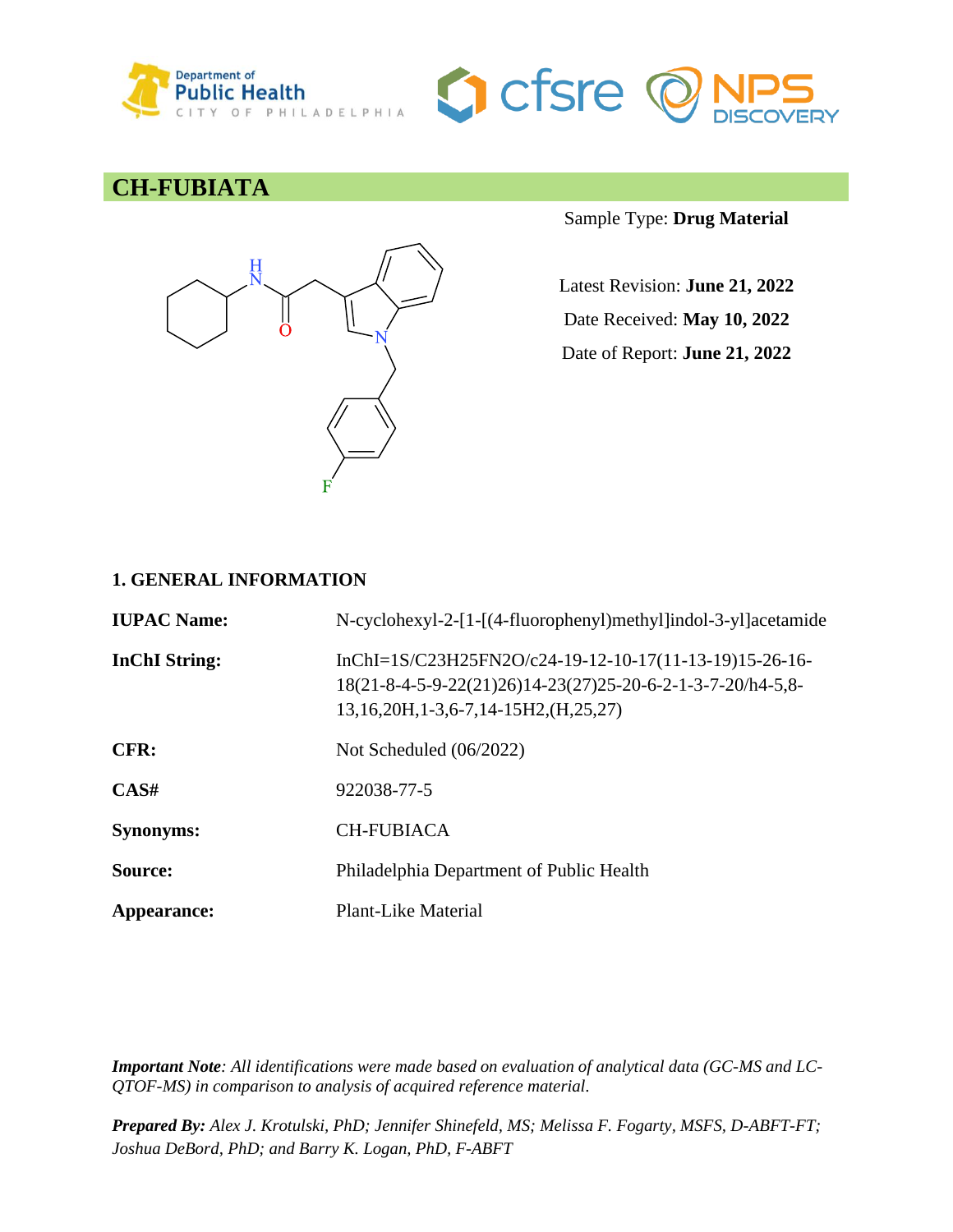### **2. CHEMICAL AND PHYSICAL DATA**

### **2.1 CHEMICAL DATA**

| Form | Chemical              | <b>Molecular</b> | <b>Molecular Ion</b> | <b>Exact Mass</b> |
|------|-----------------------|------------------|----------------------|-------------------|
|      | Formula               | Weight           | $\mathbf{M}^{+}$     | $[M+H]^{+}$       |
| Base | $C_{23}H_{25}FN_{2}O$ | 364.5            | 364                  | 365.2024          |

### **3. BRIEF DESCRIPTION**

CH-FUBIATA is classified as a synthetic cannabinoid. Synthetic cannabinoids have been reported to cause psychoactive effects similar to delta-9-tetrahydrocannabinol (THC). Synthetic cannabinoids have caused adverse events, including deaths, as described in the literature. Little to no information is currently known about the activity, potency, and/or toxicity of CH-FUBIATA. New synthetic cannabinoids continue to emerge among the recreation drug supply internationally, seemingly as replacements after a synthetic cannabinoid class-wide ban implemented by China in July 2021 which included most traditional indole and indazole structural scaffolds.<sup>1</sup> Many of these new synthetic cannabinoid analogues are unstudied with pharmacological and human effects undetermined. Structurally similar synthetic cannabinoids include [CH-PIATA](https://www.npsdiscovery.org/wp-content/uploads/2022/04/CH-PIATA_042922_CFSRE-Chemistry_Report.pdf) (reported April 2022) and [ADB-FUBIATA](https://www.npsdiscovery.org/wp-content/uploads/2021/11/ADB-FUBIATA_111721_CFSRE-Chemistry_Report.pdf) (reported November 2021); CH-FUBIATA was identified alongside ADB-FUBIATA in the sample reported. Currently, CH-FUBIATA and related analogues are not scheduled substances in the United States.



### **4. ADDITIONAL RESOURCES**

1. Cui-Mei Liu, Zhen-Dong Hua, Wei Jia, Tao Li. (2021) Identification of AD-18, 5F-MDA-19, and pentyl MDA-19 in seized materials after the class-wide ban of synthetic cannabinoids in China. *Drug Test Anal*.<https://doi.org/10.1002/dta.3185>

<https://www.caymanchem.com/product/37054/ch-fubiata>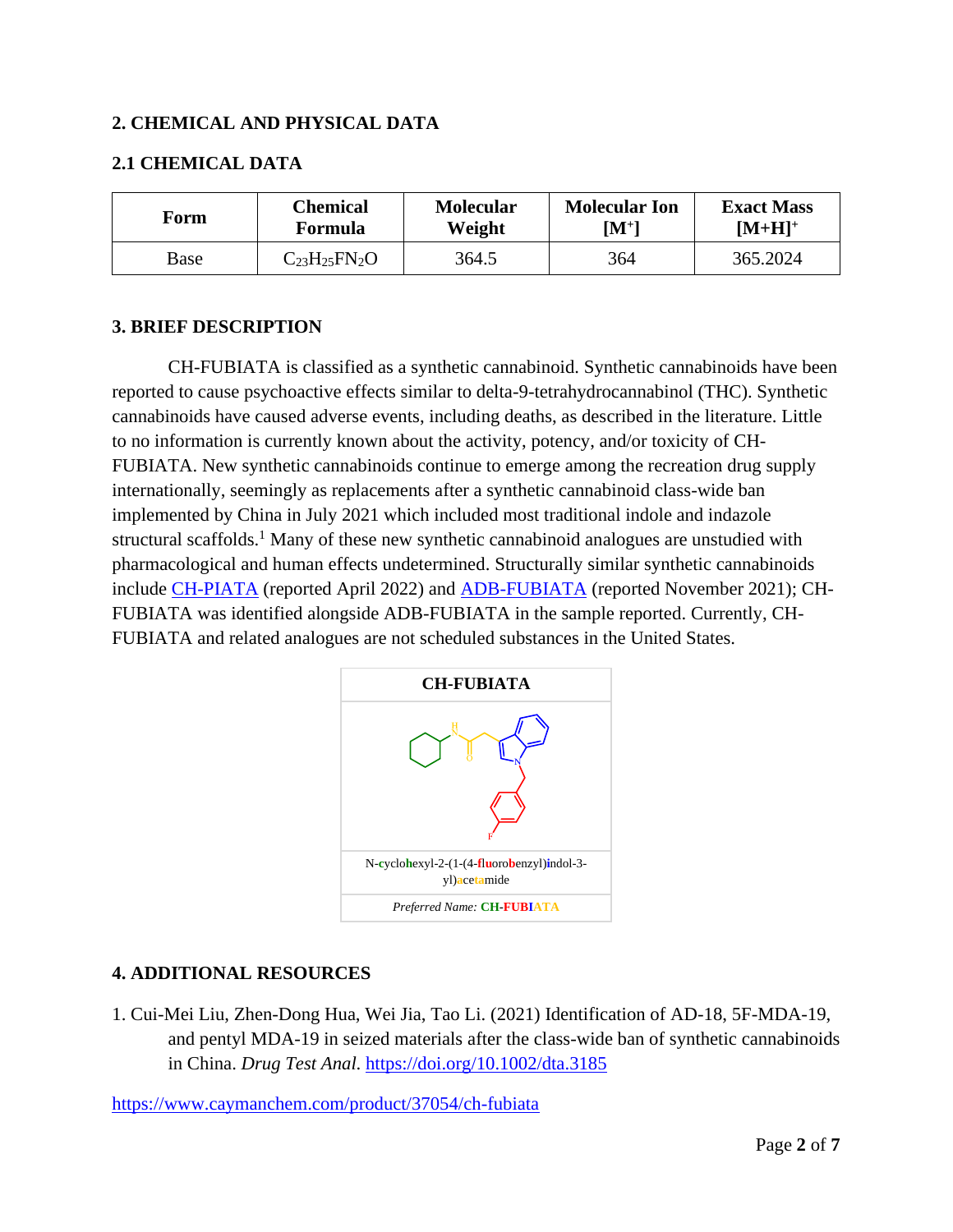## **5. QUALITATIVE DATA**

# **5.1 GAS CHROMATOGRAPHY MASS SPECTROMETRY (GC-MS)**

| <b>Testing Performed At:</b> | The Center for Forensic Science Research and Education at the<br>Fredric Rieders Family Foundation (Willow Grove, PA)                                                                                                                                                                                                                                   |  |
|------------------------------|---------------------------------------------------------------------------------------------------------------------------------------------------------------------------------------------------------------------------------------------------------------------------------------------------------------------------------------------------------|--|
| <b>Sample Preparation:</b>   | Dilution in methanol                                                                                                                                                                                                                                                                                                                                    |  |
| <b>Instrument:</b>           | Agilent 5975 Series GC/MSD System                                                                                                                                                                                                                                                                                                                       |  |
| <b>Column:</b>               | Agilent J&W DB-1 (12 m x 200 $\mu$ m x 0.33 $\mu$ m)                                                                                                                                                                                                                                                                                                    |  |
| <b>Carrier Gas:</b>          | Helium (Flow: $1.46$ mL/min)                                                                                                                                                                                                                                                                                                                            |  |
| <b>Temperatures:</b>         | Injection Port: 265 °C                                                                                                                                                                                                                                                                                                                                  |  |
|                              | Transfer Line: 300 °C                                                                                                                                                                                                                                                                                                                                   |  |
|                              | MS Source: 230 °C                                                                                                                                                                                                                                                                                                                                       |  |
|                              | MS Quad: 150 °C                                                                                                                                                                                                                                                                                                                                         |  |
|                              | Oven Program: 50 °C for 0 min, 30 °C/min to 340 °C for 2.3 min                                                                                                                                                                                                                                                                                          |  |
| <b>Injection Parameters:</b> | <b>Injection Type: Splitless</b>                                                                                                                                                                                                                                                                                                                        |  |
|                              | Injection Volume: 1 µL                                                                                                                                                                                                                                                                                                                                  |  |
| <b>MS Parameters:</b>        | Mass Scan Range: 40-550 m/z                                                                                                                                                                                                                                                                                                                             |  |
|                              | Threshold: 250                                                                                                                                                                                                                                                                                                                                          |  |
| <b>Retention Time:</b>       | 8.44 min                                                                                                                                                                                                                                                                                                                                                |  |
| <b>Standard Comparison:</b>  | Reference material for CH-FUBIATA (Batch: 0649511-1) was<br>purchased from Cayman Chemical (Ann Arbor, MI, USA).<br>Analysis of this standard resulted in positive identification of the<br>analyte in the exhibit as CH-FUBIATA based on retention time<br>(8.43 min) and mass spectral data.<br>(https://www.caymanchem.com/product/37054/ch-fubiata) |  |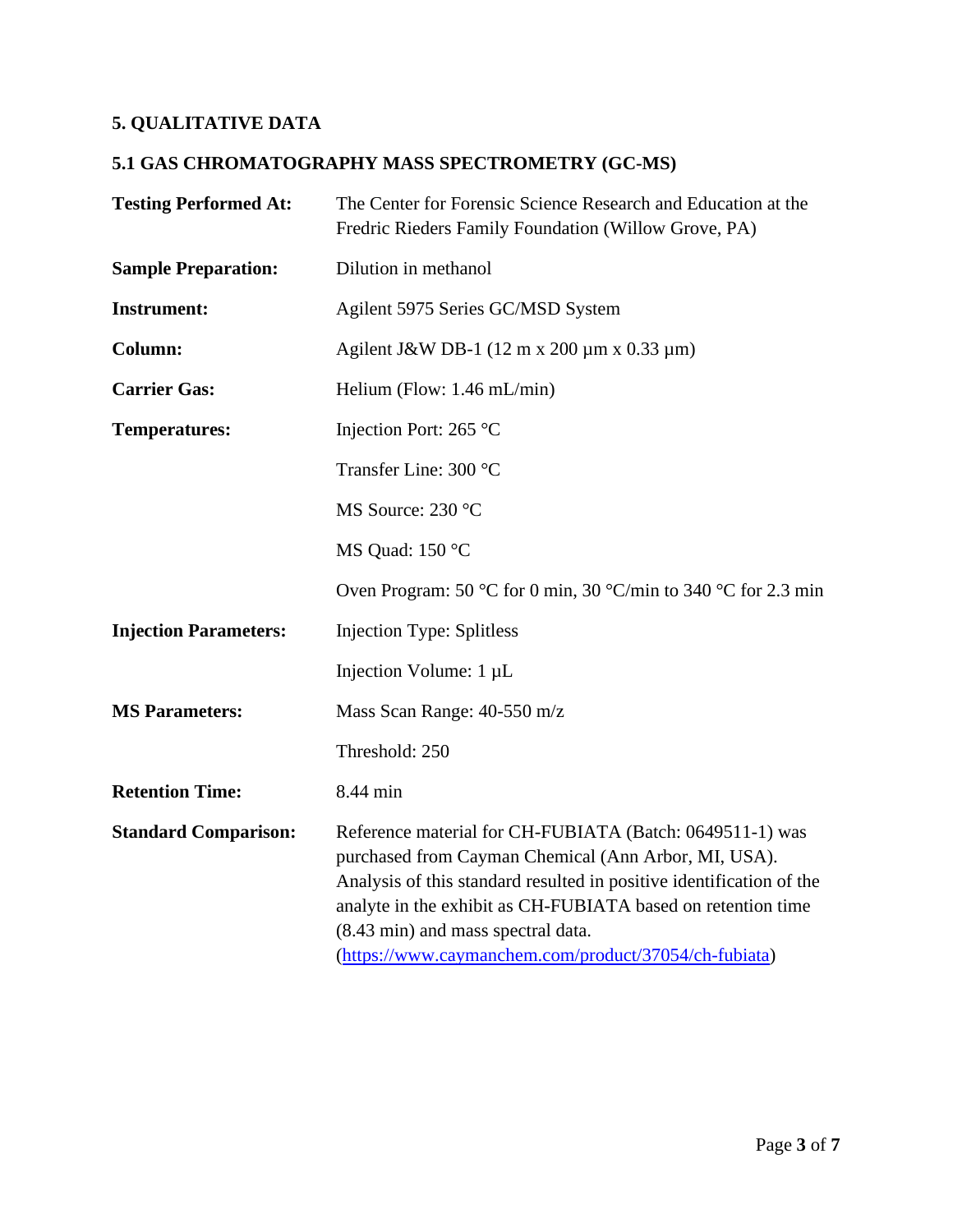



*Additional peaks in chromatogram: internal standards (3.13 and 5.80 mins) & ADB-FUBIATA (8.60 min)*



**EI (70 eV) Mass Spectrum: CH-FUBIATA**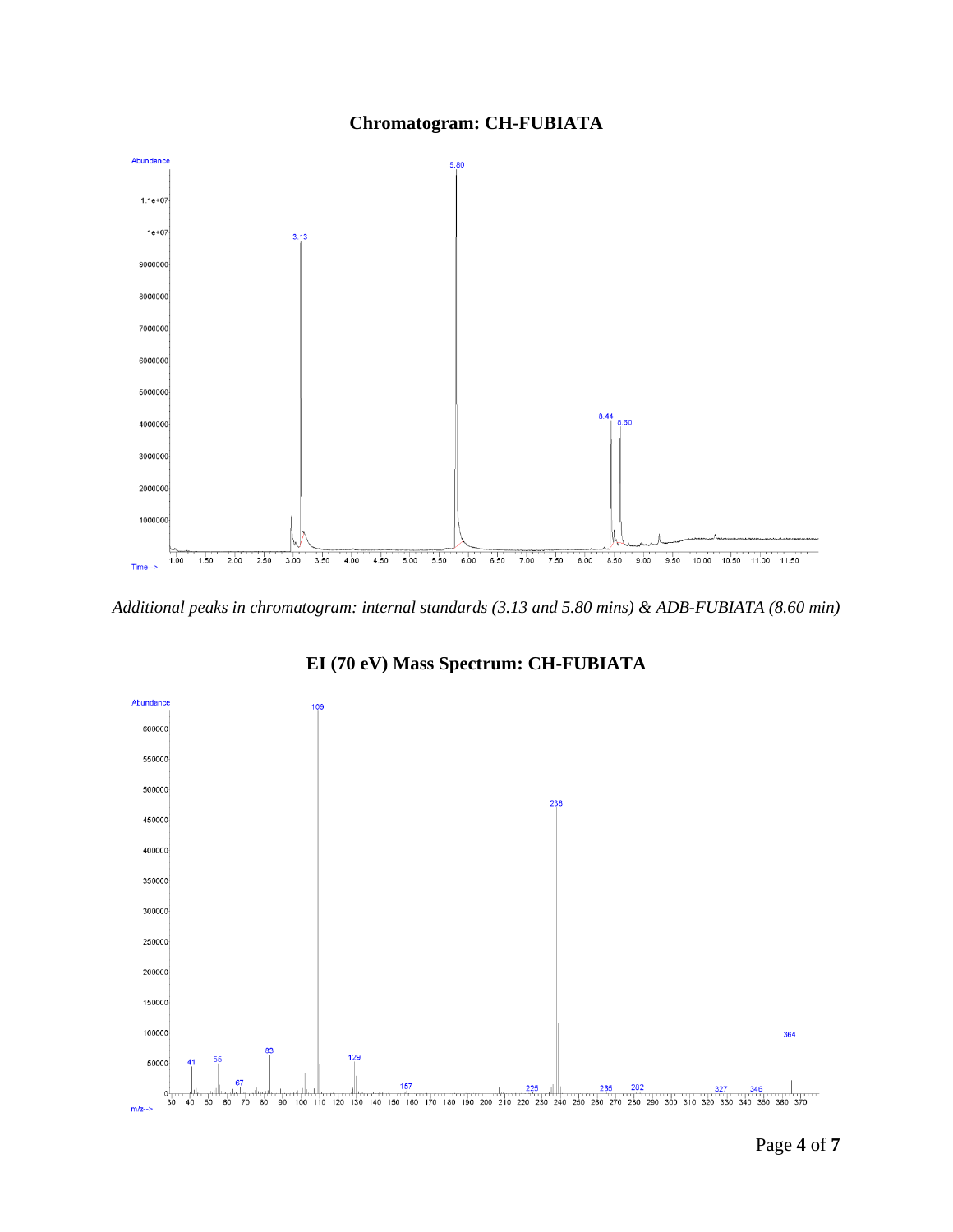### **5.2 LIQUID CHROMATOGRAPHY QUADRUPOLE TIME OF FLIGHT MASS SPECTROMETRY (LC-QTOF)**

| <b>Testing Performed At:</b> | The Center for Forensic Science Research and Education at the<br>Fredric Rieders Family Foundation (Willow Grove, PA)                                                                                                                                                                                                                                   |  |
|------------------------------|---------------------------------------------------------------------------------------------------------------------------------------------------------------------------------------------------------------------------------------------------------------------------------------------------------------------------------------------------------|--|
| <b>Sample Preparation:</b>   | Dilution in methanol followed by 1:100 dilution of GC-MS sample<br>in mobile phase (CFSRE)                                                                                                                                                                                                                                                              |  |
| <b>Instrument:</b>           | Sciex TripleTOF® 5600+, Shimadzu Nexera XR UHPLC                                                                                                                                                                                                                                                                                                        |  |
| Column:                      | Phenomenex <sup>®</sup> Kinetex C18 (50 mm x 3.0 mm, 2.6 $\mu$ m)                                                                                                                                                                                                                                                                                       |  |
| <b>Mobile Phase:</b>         | A: Ammonium formate (10 mM, pH 3.0)                                                                                                                                                                                                                                                                                                                     |  |
|                              | B: Methanol/acetonitrile (50:50)                                                                                                                                                                                                                                                                                                                        |  |
|                              | Flow rate: 0.4 mL/min                                                                                                                                                                                                                                                                                                                                   |  |
| <b>Gradient:</b>             | Initial: 95A:5B; 5A:95B over 13 min; 95A:5B at 15.5 min                                                                                                                                                                                                                                                                                                 |  |
| <b>Temperatures:</b>         | Autosampler: 15 °C                                                                                                                                                                                                                                                                                                                                      |  |
|                              | Column Oven: 30 °C                                                                                                                                                                                                                                                                                                                                      |  |
|                              | Source Heater: 600 °C                                                                                                                                                                                                                                                                                                                                   |  |
| <b>Injection Parameters:</b> | Injection Volume: 10 µL                                                                                                                                                                                                                                                                                                                                 |  |
| <b>QTOF Parameters:</b>      | TOF MS Scan Range: 100-510 Da                                                                                                                                                                                                                                                                                                                           |  |
|                              | Precursor Isolation: SWATH <sup>®</sup> acquisition (27 windows)                                                                                                                                                                                                                                                                                        |  |
|                              | Fragmentation: Collison Energy Spread (35±15 eV)                                                                                                                                                                                                                                                                                                        |  |
|                              | MS/MS Scan Range: 50-510 Da                                                                                                                                                                                                                                                                                                                             |  |
| <b>Retention Time:</b>       | 9.50 min                                                                                                                                                                                                                                                                                                                                                |  |
| <b>Standard Comparison:</b>  | Reference material for CH-FUBIATA (Batch: 0649511-1) was<br>purchased from Cayman Chemical (Ann Arbor, MI, USA).<br>Analysis of this standard resulted in positive identification of the<br>analyte in the exhibit as CH-FUBIATA based on retention time<br>(9.51 min) and mass spectral data.<br>(https://www.caymanchem.com/product/37054/ch-fubiata) |  |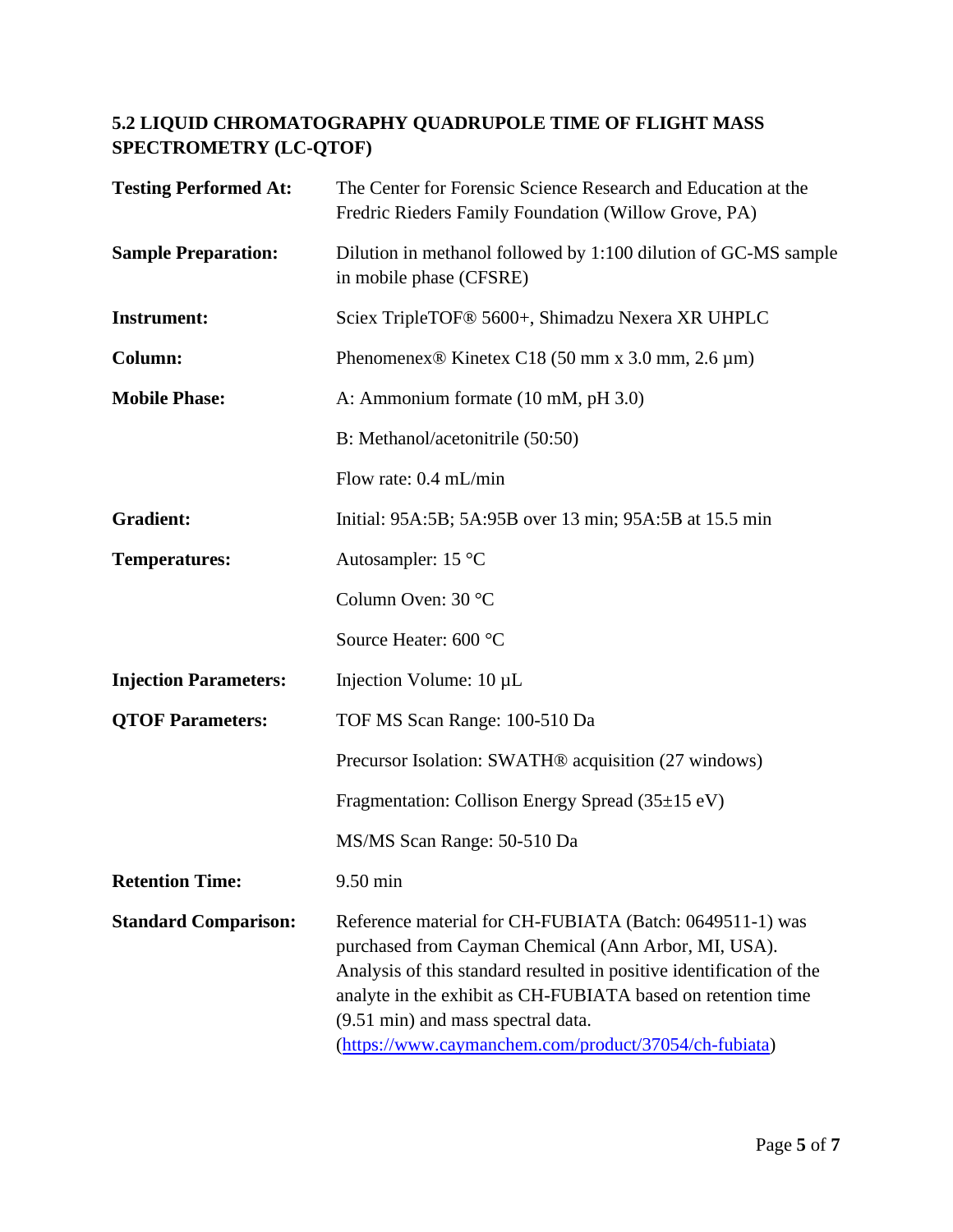### **Extracted Ion Chromatogram: CH-FUBIATA**